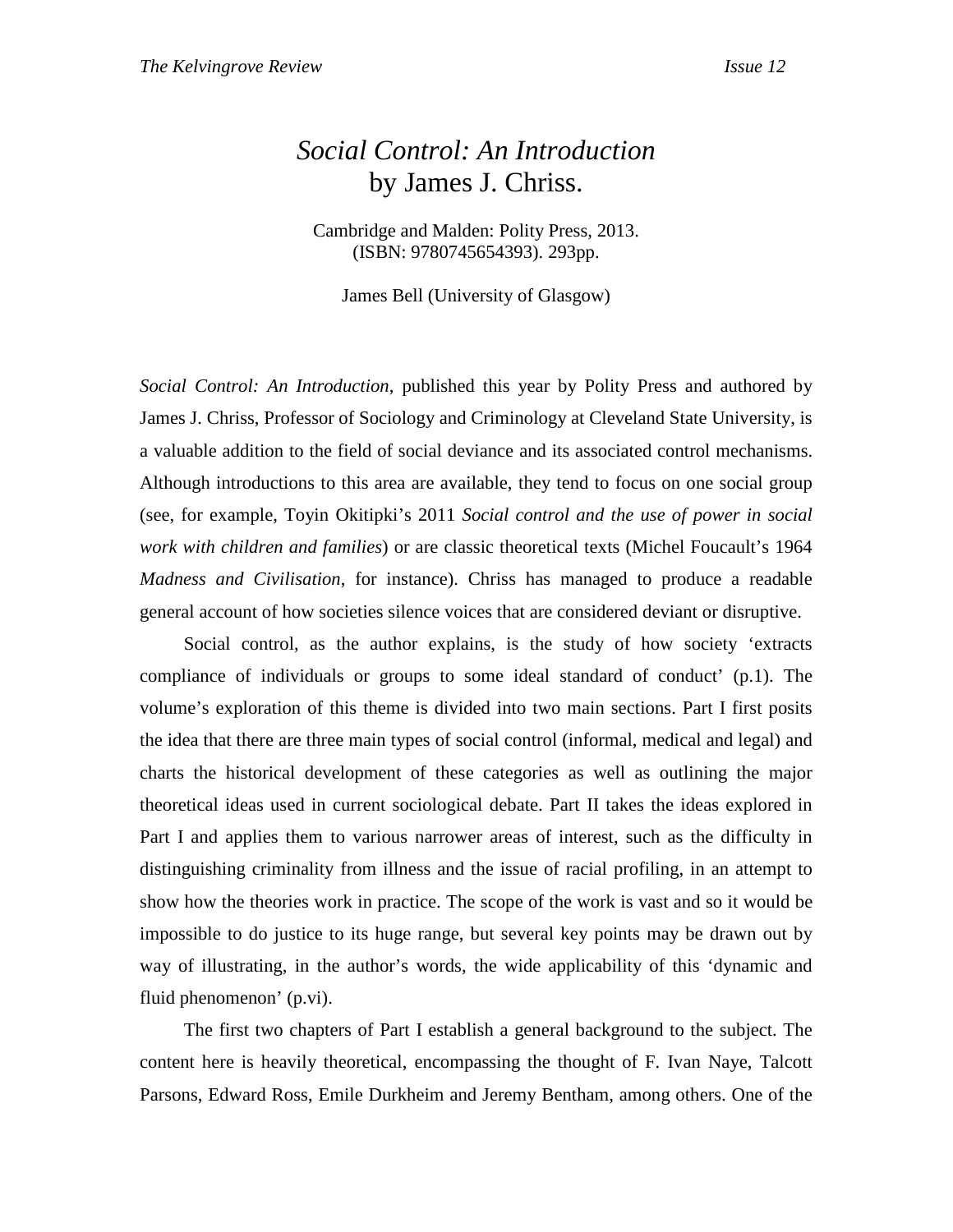main strengths of the book is already apparent at this early stage: Chriss does not leave the theory in the realm of the abstract but ties it to concrete examples, using clear language that is never patronising or reductive. The first chapter, for example, opens with a consideration of the shooting of Gabrielle Giffords in Tucson, Arizona in 2011 and in so doing links sociological concepts to real-world events in a way that will undoubtedly be valuable for students first feeling their way through this complex material. What is especially useful about this section, however, is that Chriss is eager never to shut down ambiguity. He constantly asserts the ephemeral and changeable nature of his subject matter and in so doing fosters a spirit of enquiry in the student.

This strategy is continued into the first of three thematic chapters that make up the rest of Part I. In the section devoted to informal social control Chriss sets forward the main tenants of the theory of socialisation, or the idea that individuals are shaped by their specific social circumstances and inculcated with the prevailing norms and values of their historical moment. The treatment of this theme is comprehensive and ranges from early theoretical work to more recent experimental studies. As is the case with every chapter, this one ends with a brief but apt list of further recommended reading and a selection of study questions. This is a welcome addition to the book, but as no suggested answers are given they will be of limited use to the independent learner.

The next chapter is dedicated to medical control and, following Foucault, sets out the theory that supposedly binary categories of 'sickness' and 'health', 'sanity' and 'insanity' are in fact culturally and historically specific. The modern trend towards government intervention in matters of public health should therefore not be taken as the apex of our society's moral development, but rather a reflection of current attitudes to control and regulation of behaviour. As Chriss does so expertly elsewhere, here he weaves theory with practice in an easy conversational style. However, the content does verge into needless repetition at various points, which does reduce its readability somewhat.

Part I ends with an exploration of various forms of legal control and charts the shift from informal modes of ensuring compliance to the rise of institutional bodies, such as the police and courts, that took over this function. Illuminating attention is also paid to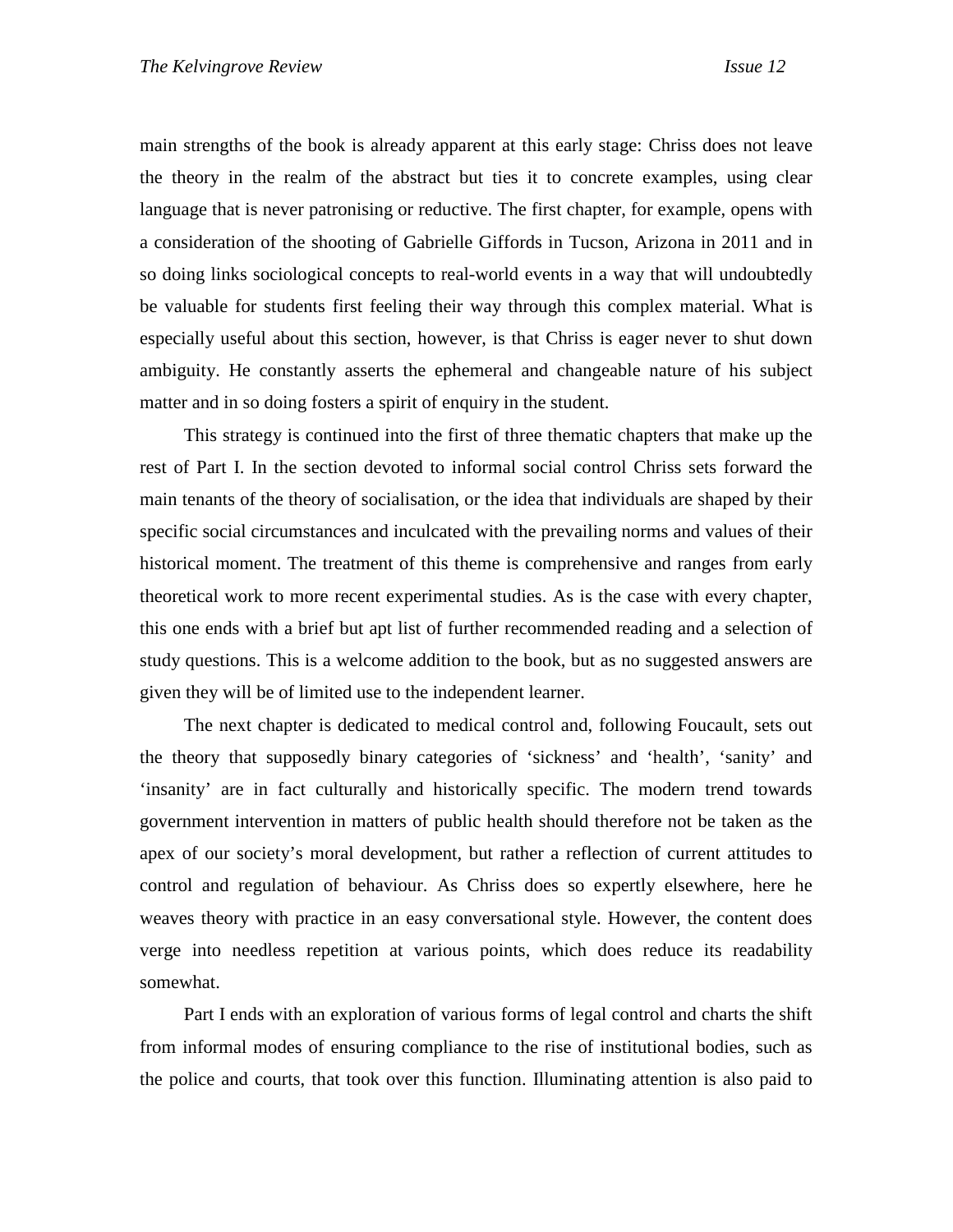various theories of prison systems, including the early work of Jeremy Bentham and the later development of this theme by Foucault. The same strengths and weaknesses are again apparent here: what the reader may see as frustrating repetition is compensated for by clear exposition of complex ideas and apt linkages to experiments and examples of the theory in action.

Part II has the declared aim of applying the theoretical concepts of the first section to various case studies, however the book is only partially successful in doing this. Chriss homes in on various more localised examples of social control, encompassing the problem of housing segregation in the inner city, questions of the categorisation of illness in the case of Attention Deficit Hyperactivity Disorder and selective mutism, the ambivalent position of violence in a medical context and the vexed question of racial profiling. There is also an additional chapter dealing with terrorism and a thoughtprovoking conclusion that usefully widens out the scope of the book. It seems, however, that it would have been more useful to focus on even more specific cases, perhaps based on an article or research paper, rather than essentially mirroring the approach of Part I and presenting further theoretical concepts merely attached to extended examples. For example, the chapter on terrorism includes an interesting discussion on the actions of Hezbollah in Israel since 2006. By structuring the chapter around a detailed consideration of this one case, the book could have been helpful for students taking research methodology classes by equipping them with the necessary skills of critical analysis.

 This reservation does not diminish the generally excellent treatment of what are complex and multi-faceted phenomena. The most striking aspect of Part II is Chriss's ability to illustrate his theoretical observations with contemporary examples that will resonate even with young readers. The chapter on medical control and selective mutism mentions the Virginia Tech shooting in 2007, and the legal control section contains an analysis of the role of the 11th September 2001 terrorist attacks in fomenting racial tension in America. However the fact that the book attempts to encompass so much also means some sections feel a little superficial; greater detail on fewer topics might have worked better in Part II.